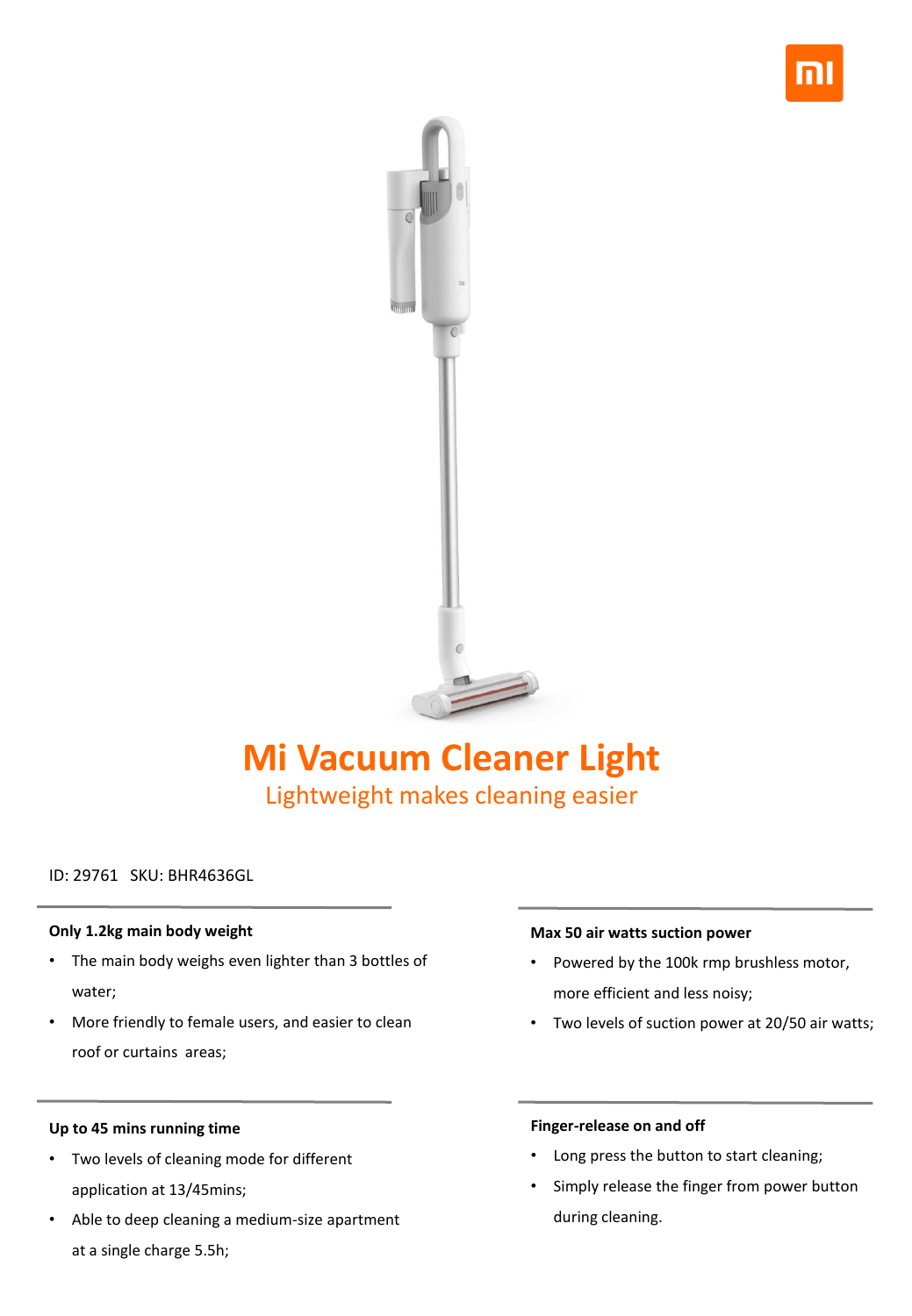







# **Finger-release on and off**

- Long press the button to start cleaning;
- Simply release the finger from power button during cleaning.

# **Detachable and washable dusbin**

- Pull out the extension rod, take out the HEPA and cyclone filter to empty dust;
- Wash the dusbin, HEPA and cyclone filter when necessary, and restore them back when completely dry.